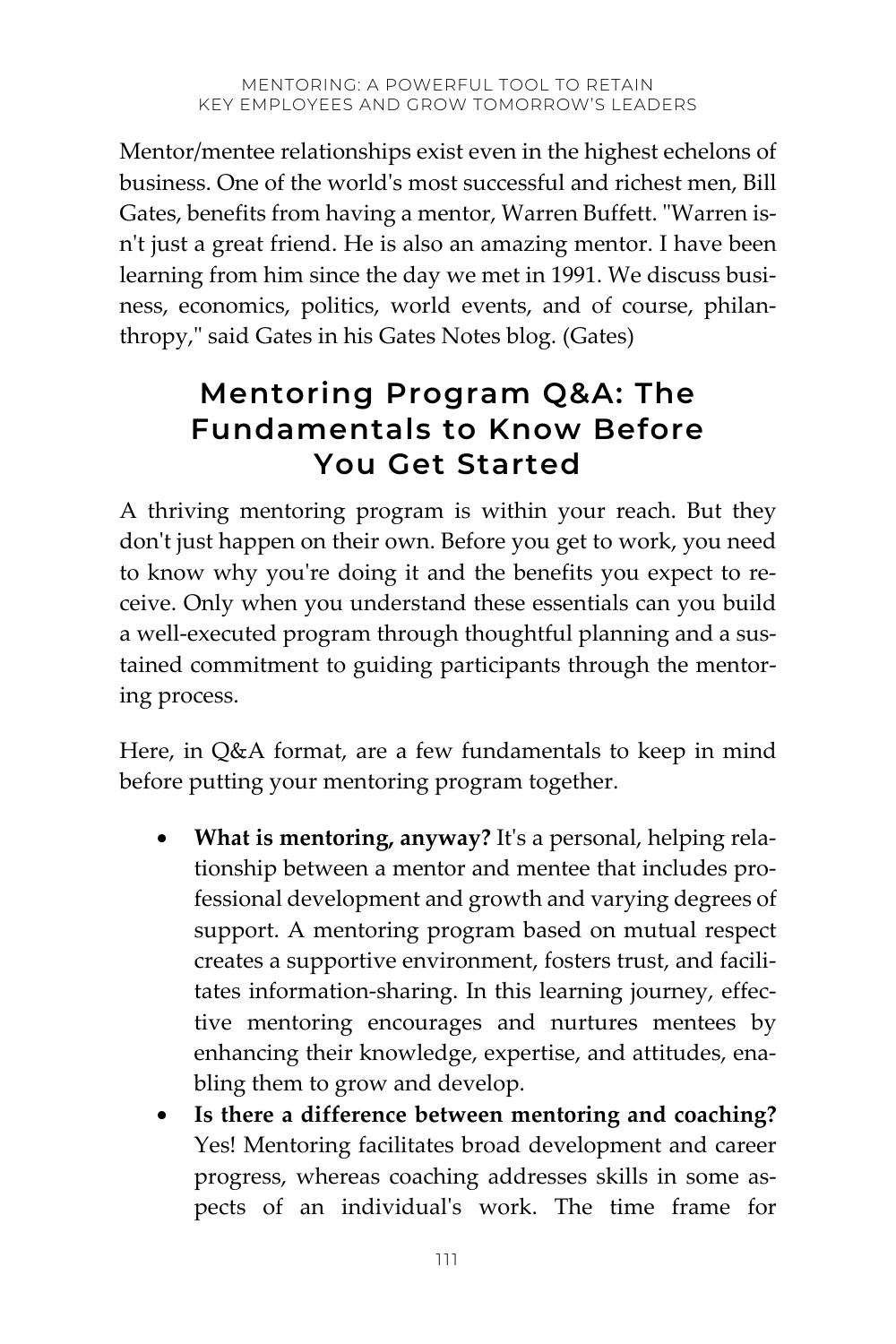mentoring is for long-term growth, whereas coaching is typically for short-term performance. And, mentoring emphasizes counseling, supporting, and introducing, while coaching is more concerned with providing practical application and teaching skills.

• **What functions does the mentor provide?** Mentors provide role modeling, advice, and friendship to the mentee. They support the mentee in developing a sense of competence, confidence, and effectiveness. Mentors act as teachers, guides, exemplars, counselors, and supporters—but most importantly, they assist and facilitate the realization of the mentee's goals and dreams.

## **Three Mentor "Musts"**

To make a positive impact, my research (Hartnett) shows that mentors must:

- **1.** Display role model behavior and a willingness to share their expertise
- **2.** Provide support and encouragement with sincerity, openness, and honesty
- **3.** Deploy networking and relationship-building skills

# **Three Mentee "Musts"**

For mentees to thrive in a mentorship program, they must have:

- **1.** The motivation to succeed
- **2.** The willingness to learn
- **3.** A positive attitude

*Bert's section of the book provides more insights into the role of mentors and mentees.*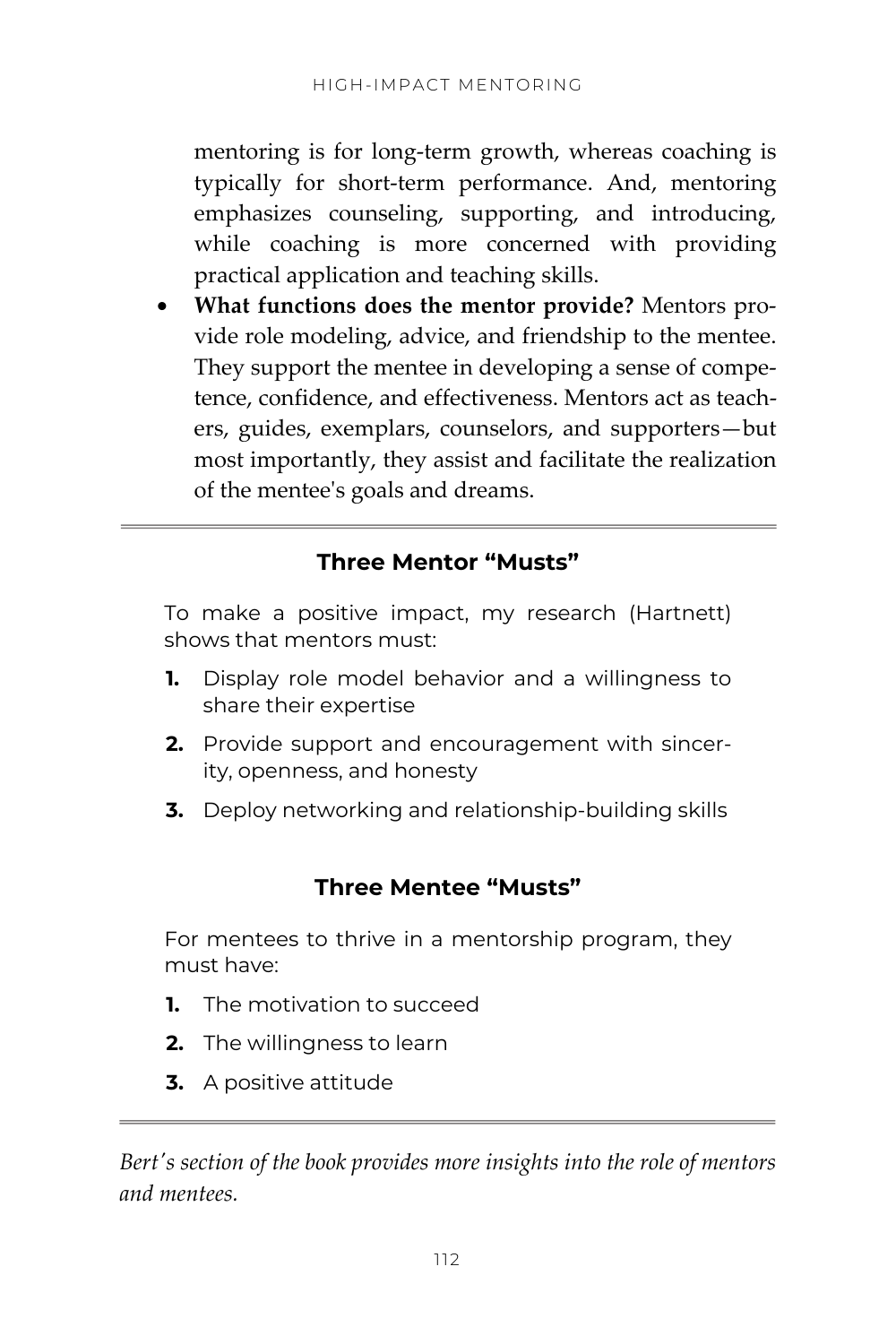• **WIIFM? (So, what's in it for me?)** Let me ask you this: Do you want to better engage and drive up the performance of your employees? Would you like to make your workplace more attractive to potential job seekers? Are you anxious to retain and energize your high performers? If your answer is yes to any of those questions, a mentoring program will be an important part of your ongoing business plan.

It's also worth noting that as the leader who establishes a mentoring program, you will get a good bit of credit for the outcomes the program provides, like creating more high performers and retaining talent. Also, if you serve as a mentor in the program, you get a lot of personal satisfaction from impacting another person's life in a positive way.

• **What are the most regularly mentioned positive outcomes for mentees?** The benefits to mentees include support, encouragement, help with subject knowledge resources, sharing ideas and advice, feedback/positive reinforcement, increased confidence, and career affirmation/commitment. Additionally, mentees develop positive and confident self-images. Mentorship aids them in learning the organizational ropes, developing a sense of competence and effectiveness, and learning how to behave in management roles with increasing responsibility.

Working with a mentor also provides employees the opportunity to develop a network with a broad range of people, which means more resources and career opportunities. This can be significant in kick-starting a mentee's career.

"Having a mentor has been a great networking opportunity for me," says Gabriel Glaysher, mortgage loan officer at Emerald Mortgage Corporation and former mentee of the UWF Executive Mentor Program. "When a CEO of a company can meet with me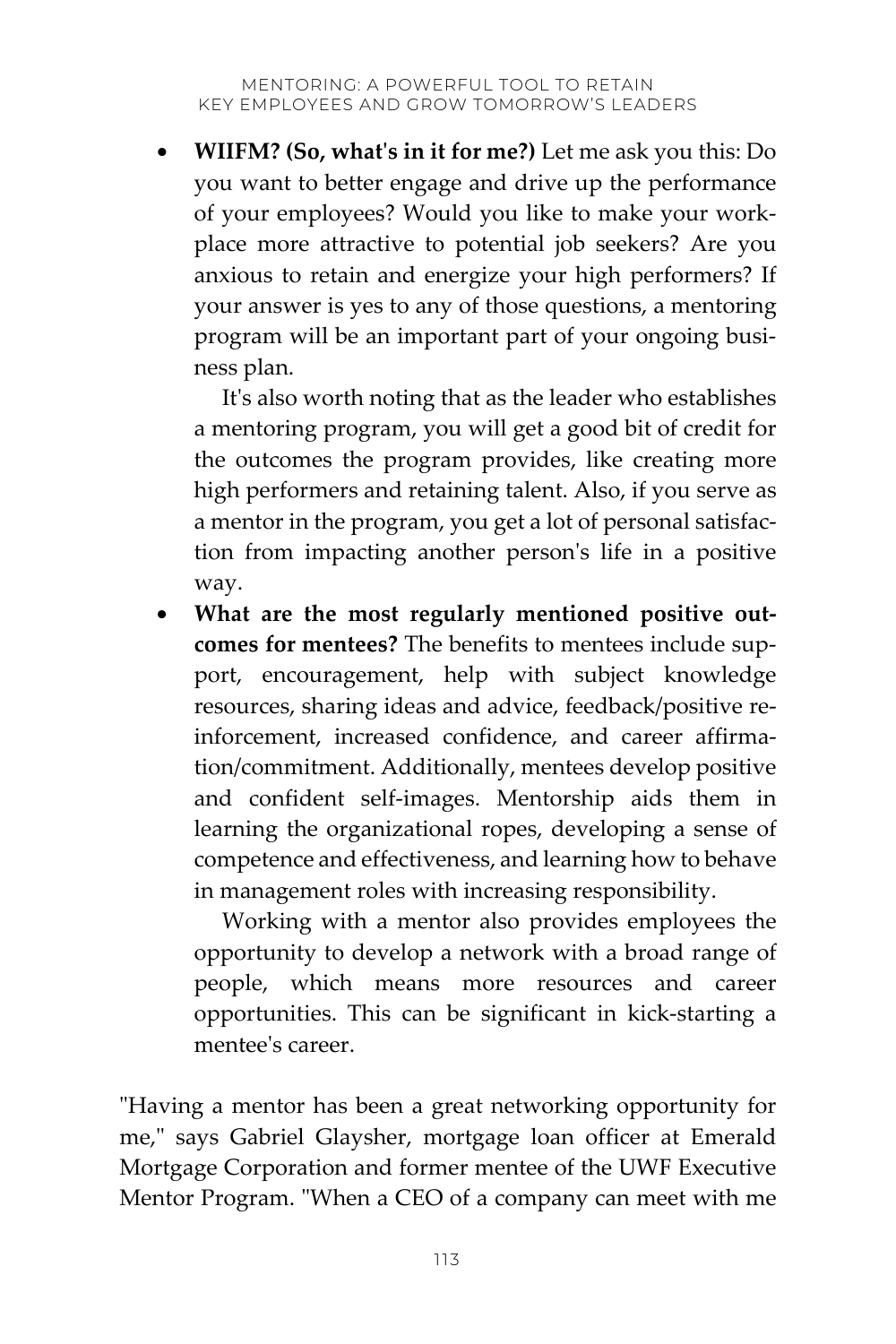for an hour and focus entirely on helping me succeed in my career, it demonstrates how much my mentor cares."

## **Social Capital Pays Off for Mentors and Mentees**

Think of networking as social capital, says mentoring expert and coauthor of *Strategic Relationships at Work,* Dr. Wendy Murphy, Babson College:

"Social capital doesn't exist within the individual; it exists in a network," she says. "It's how we build relationships that help us get our jobs done, because none of us work in a vacuum. Mentoring is one way of working through social capital. Participating in a program like the one at the University of West Florida is one step in accumulating that social capital you need.

"Make no mistake; it's work," continues Dr. Murphy. "It takes energy to sustain relationships. It takes energy to meet new people. It takes energy to stay in touch with them. But it is entirely worth it. Not only will your career be better, but you'll make others' careers better as well." (Murphy)

- **What factors help a mentoring program succeed?** Successful mentoring programs thrive with organizational support, clarity of purpose, the participants' commitment to the program, careful selection and matching procedures, and continuous monitoring and evaluation.
- **On the other hand, what are the main reasons mentoring programs fail?** There are many factors that can trip up mentoring programs and cause them to fail. For example:
	- Not enough buy-in at the top
	- The program thrown together by overextended and overwhelmed people who've never built a mentoring program
	- Relying too much on mentoring software and not enough on personal relationships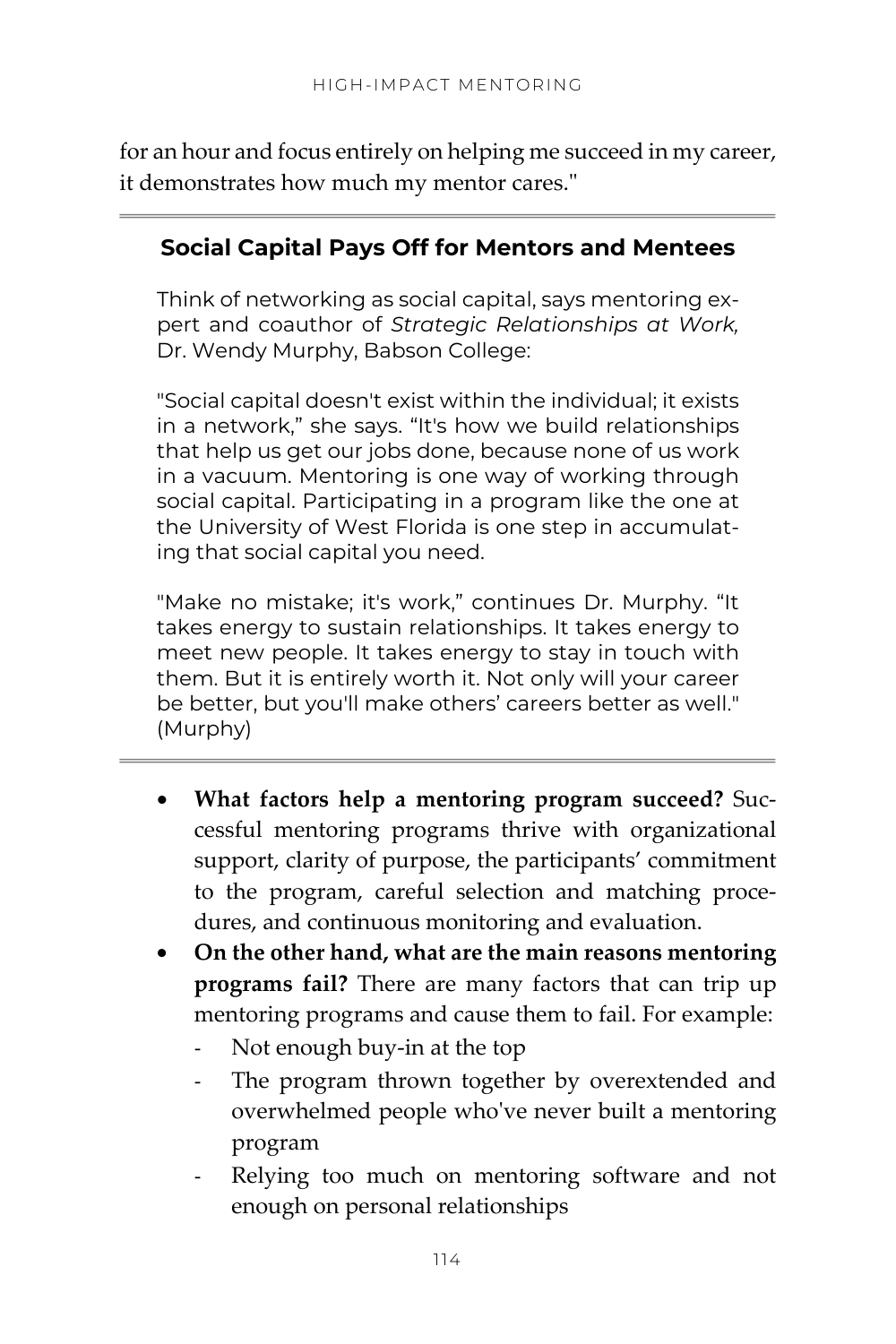- Not promoting a program well internally
- Not training participants enough
- Underestimating the time and effort needed to make meaningful matches
- Too much structure
- Not enough structure
- Mandating that people participate
- **Can my company afford a mentoring program?** Too many organizations see the benefits of mentoring but tell themselves they can't afford it. But when you consider the benefits enumerated in this chapter, the real question is, *Can they afford not to?* You can start a mentoring program within your budget (even if that budget is zero). There are a lot of different options, and one of them is most likely right for your company.

The recommended option is to hire a program manager and invest in the program expenses, but you don't have to go that route. You could hire an outside consultant for a set period of time to focus on implementing a new program. You could invest in online mentoring software; however, you still need someone on staff to manage the program. The zero-cost option is you can do it yourself or assign it to one of your superstar leaders. With this option, you must consider the person's mentoring expertise and the lost productivity time if someone is pulled away from other responsibilities. Regardless of which option you choose, the payoff is almost always well worth it.

Once you've taken the time to digest the above information, it's time to get to the nuts and bolts of starting a program that will strengthen your organization for years to come. The upcoming chapters provide you comprehensive assistance as you plan, establish, and grow a mentoring program. They are based on the seven vital steps to creating a robust mentoring program: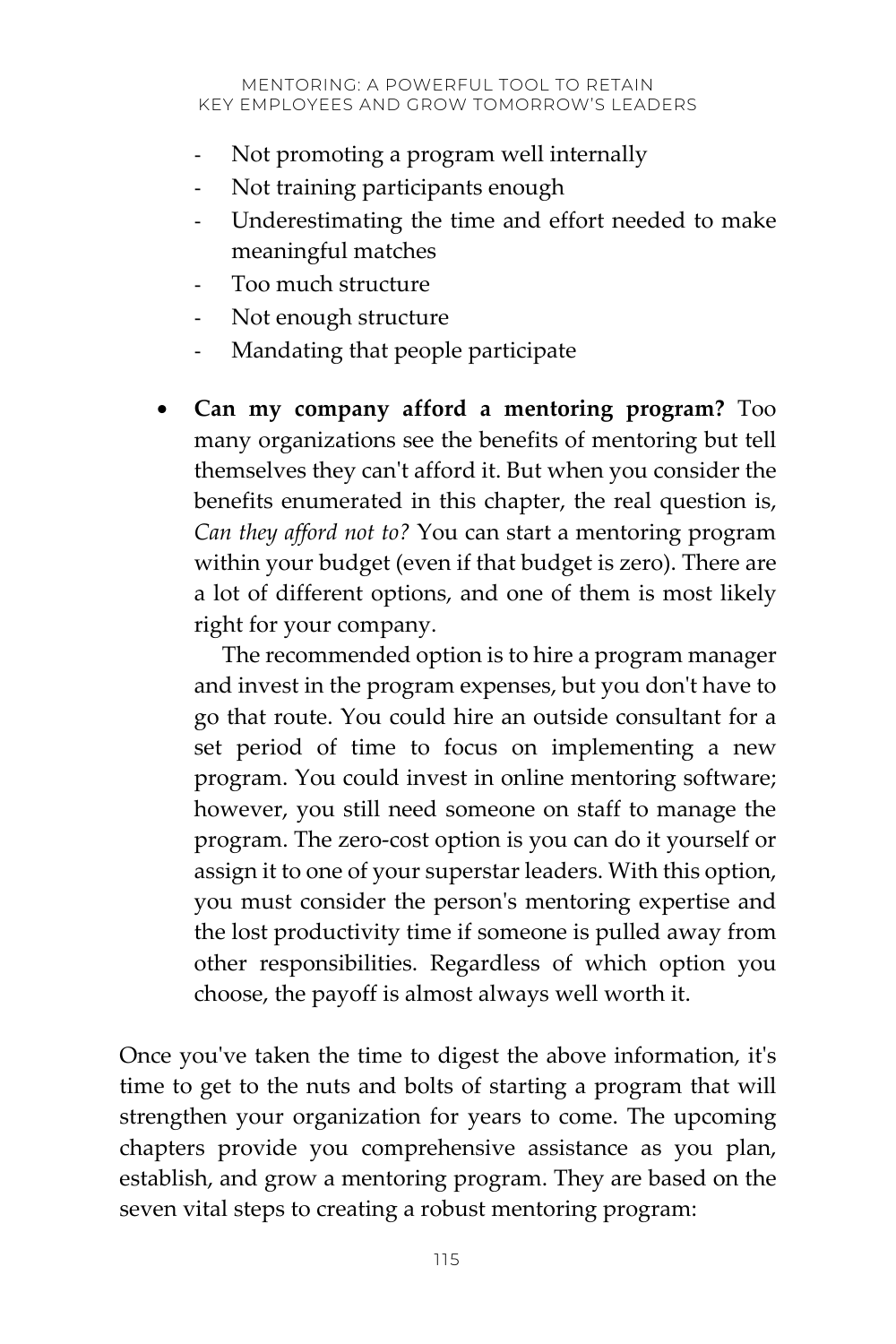**Step 1:** Define Your "Why"

**Step 2:** Find Your Program Champion

**Step 3:** Set Goals and Metrics

**Step 4:** Build Your Program

**Step 5:** Recruit and Connect

**Step 6:** Nurture Your People and Your Program

**Step 7:** Measure to Improve

#### *Success Secret: Use This Book as a Step-by-Step Practical Guide to Building Your Program*

Within each section, examples from the University of West Florida's Executive Mentor Program are included for consideration for your mentoring program.

I have found these seven steps to be a great, workable framework for my clients and for me. The steps are easy to understand, stepby-step, not overwhelming, achievable, and practical. I invite you to read on…and it's my sincere hope that you put what you learn into practice inside your organization.

<sup>&</sup>quot;Holy Bible." The New American Version ed., J. G. Ferguson Publishing Company, 1971.

<sup>&</sup>quot;Workplace Learning Report." 3rd ed., 2019, p. 38. general editor, LinkedIn. Cutter, Chip and Rachel Feintzeig. "Smile! Your Boss Is Tracking Your

Happiness." *Wall Street Journal*, 2020, March 6, 2020. *wsj.com*.

Drucker, Peter F. *The Essential Drucker: The Best of Sixty Years of Peter Drucker's Essential Writings on Management.* Routledge, 2000.

Gates, Bill. "50 Years of Warren's Wisdom." *gatesnotes.com*, 2015.